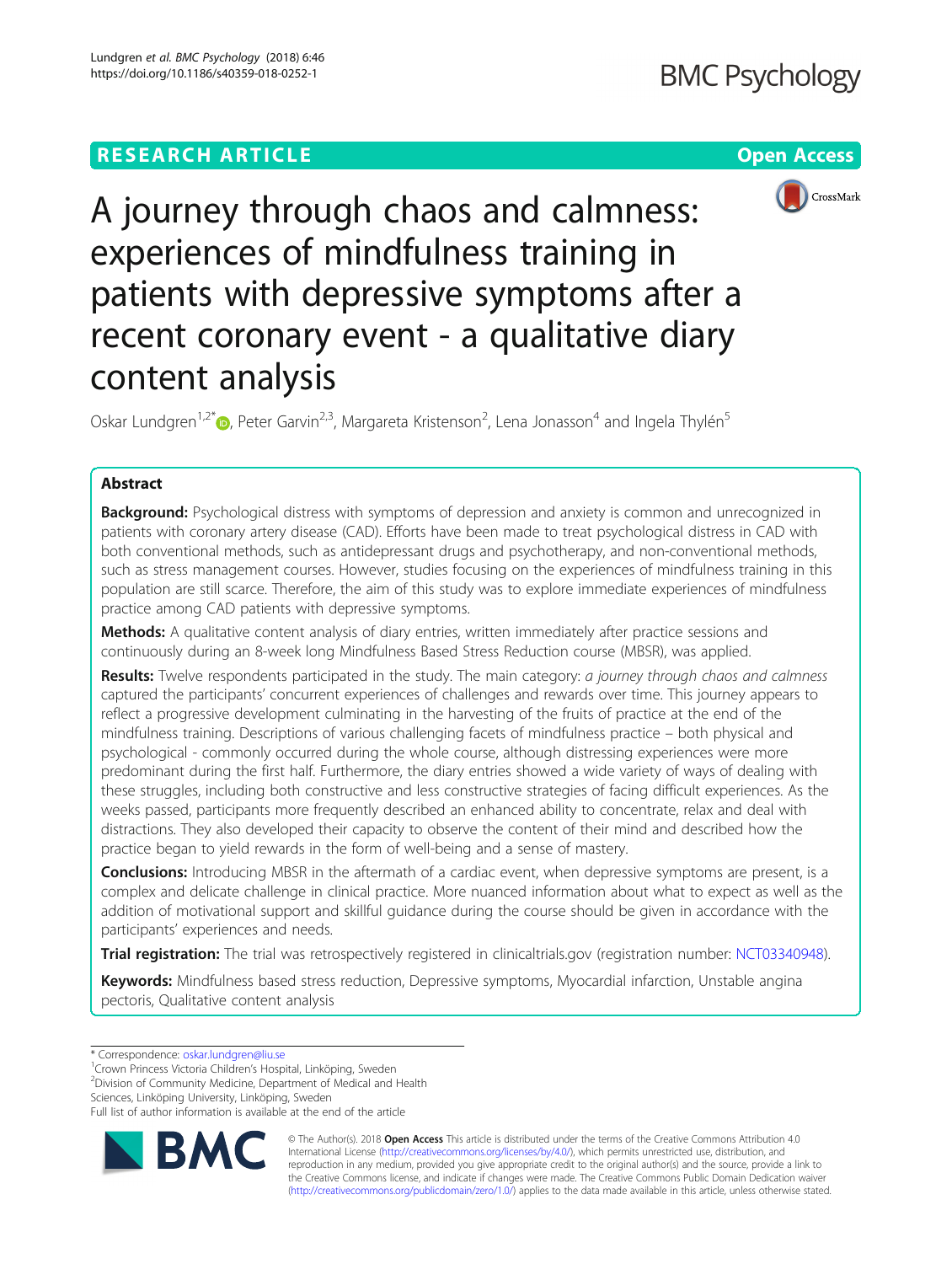## Background

Psychological distress, including symptoms of depression and anxiety, is common though often unrecognized in patients with coronary artery disease  $(CAD)$  [[1,](#page-8-0) [2](#page-8-0)]. This is troublesome since recent studies have shown that psychological stress and distress could both worsen the disease process [\[3](#page-8-0)] and make it harder for the patients to deal with the complexities of life [[4\]](#page-8-0). However, these psychosocial risk factors are modifiable and thereby feasible targets for preventive efforts and interventions [[5\]](#page-8-0). Indeed, policy documents recommend tailored psychosocial interventions in cardiac rehabilitation [\[6](#page-8-0)], but in clinical reality awareness and initiative in this domain are still lacking [\[7](#page-9-0)]. Efforts have been made to treat psychological distress in CAD with both conventional methods; e.g. antidepressant drugs and psychotherapy [[8](#page-9-0)–[10\]](#page-9-0) and non-conventional methods; e.g. stress management courses [\[11](#page-9-0)]. Although the first trials showed only modest effects [[8](#page-9-0)] later trials have shown promising effects on symptoms of distress and a small protective secondary preventive effect on cardiac events from psychological interventions, as described in a Cochrane systematic review [\[12\]](#page-9-0). Furthermore, in a recently published prospective study, we showed that psychological resources, such as sense of mastery and high self-esteem, had protective cardiovascular effects [[13](#page-9-0)]. An old method, that recently has found a renaissance in medicine aiming to strengthen psychological functioning, is mindfulness meditation.

# Mindfulness based interventions

Mindfulness based interventions (MBI:s) are a family of programmes that have been utilized in the treatment of psychological distress in different somatic diseases since the 1980's [[14\]](#page-9-0). Mindfulness training is most commonly delivered through one of the two related interventions Mindfulness Based Stress Reduction (MBSR), developed in a medical context [[15\]](#page-9-0) and Mindfulness Based Cognitive Therapy (MBCT), developed in a psychiatric context [[16](#page-9-0)]. These 8-week long courses in mindfulness meditation and yoga have shown to generate robust improvements in perceived stress, quality of life, depressiveness and anxiety [\[14](#page-9-0)]. Our choice of investigating MBSR in the cardiac rehabilitation context was based on the evidence base for the suitability of this intervention for chronically somatically ill patients [\[14](#page-9-0)]. Kabat Zinn describes mindfulness as paying attention, on purpose, in the present moment and as non-judgmentally as possible  $[17]$  $[17]$ . Shapiro et al.  $[18]$  $[18]$ have refined this definition and clarified that it contains three interrelated parts; intention, attention and attitude. The third part has also been described as a very specific way to *relate* to experiences (with *equanimity*) that facilitates psychological well-being. This skill might also take

longer time to cultivate than the intentional- and attentional facets [\[19](#page-9-0)].

The application of MBI:s in the field of cardiology is a recent endeavour  $[20]$  $[20]$  $[20]$ . Louks et al.  $[21]$  $[21]$  have recently shown that dispositional mindfulness is related to cardiac health and early trials have shown promising results in various cohorts of CAD patients [\[22,](#page-9-0) [23](#page-9-0)]. Although MBSR and MBCT are considered effective and safe treatments [\[14\]](#page-9-0) and their plausible psychobiological mechanisms are discussed [\[24](#page-9-0)], large gaps still exist in our understanding of the potential and limitations of these methods. Mindfulness research is in its adolescence and it has been criticized for over-enthusiasm, vague definitions of key concepts, uncritical implementation in clinical practice, simplification of the complex psychobiological processes at work and a lack of convergence between classic and modern practices and concepts [[25](#page-9-0)]. Furthermore, there are still unanswered questions regarding which patients benefit from these interventions, what represents an adequate dose of meditation training, how the practices translate into wholesome behaviours and how to reach and motivate those who are in most need of treatment. To address some of these remaining questions, it might be necessary to complement psychometric approaches e.g. questionnaires, with qualitative methods that can elucidate the rich inner experience of patients in ways psychometric self-report methods are not able to do. As far as our knowledge extends, only one study has investigated the experience of mindfulness training among CAD patients with psychological distress [[26](#page-9-0)]. Griffiths et al. [[26](#page-9-0)] interviewed 10 patients 6–12 weeks after MBCT and found five different themes that described participant's responses; development of awareness, group experience, commitment, relating to material and acceptance as an outcome. There are, however, implicit methodological shortcomings in interviewing participants long after completion of the intervention, since recall difficulties might result in biased data [[27](#page-9-0)]. Moreover, when collecting qualitative data over time, diaries have been suggested as a suitable data collection method to facilitate participant's recall [\[28\]](#page-9-0). Therefore, in order to capture the immediate experience of mindfulness practice, it would be more fruitful to collect data in close proximity to the practice sessions. In order to study the potential benefits from and barriers to the practice of mindfulness meditation among CAD patients with elevated depressive symptoms, our aim was to explore participants' immediate experiences of a MBSR course.

# Methods

#### Study design

This qualitative study was conducted as an independent part of a larger study aimed at describing the feasibility and acceptability of the original 8-week MBSR program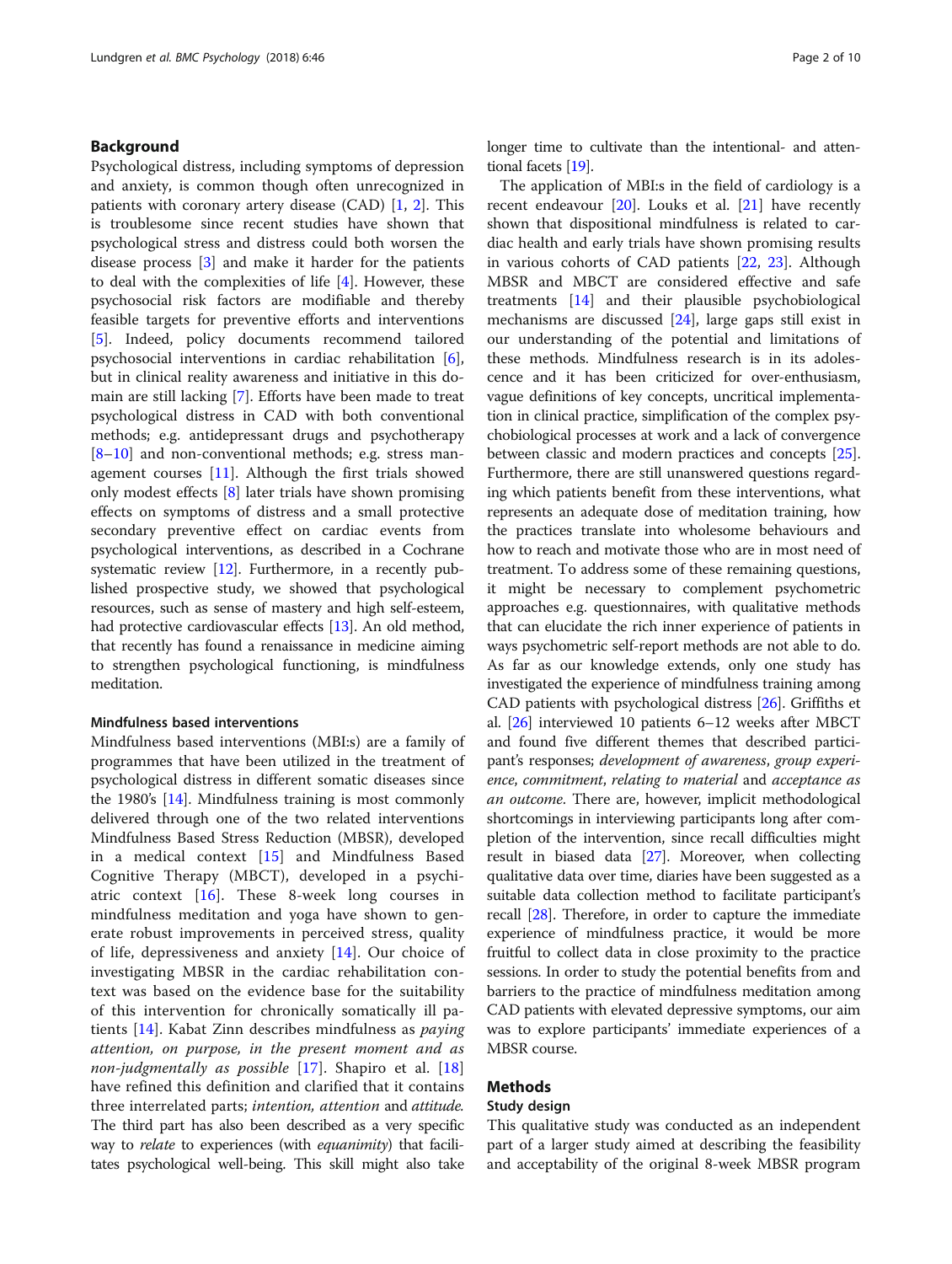in patients with depressive symptoms after a recent CAD event (Lundgren O, Garvin P, Nilsson L, Tornerefelt V, Andersson G, Kristenson M, Jonasson L: Mindfulness based stress reduction for coronary artery diseasepatients: potential improvements in mastery and depressive symptoms, submitted). We applied a qualitative content analysis of participants' diary entries, written immediately after practice sessions and continuously during the whole course. During a 10 month-period in 2012–2013, 193 patients, with a recent diagnosis of first time CAD event (i.e. myocardial infarction or unstable angina pectoris) were consecutively assessed for depressive symptoms 1 month after the event, when they came to a follow-up visit to their cardiac nurse. At this point in time, patients with transient psychological distress related to the event, who are known to have a better prognosis would have had a chance to recover [\[29\]](#page-9-0). Patients with elevated levels of depressive symptoms, defined as a score of 8 or higher on the Centre for Epidemiological Studies Depression Scale (CES-D) [\[30\]](#page-9-0), were invited by letter to participate in an 8-week MBSR intervention. The intention was to recruit patients with psychological distress, including mild to moderate clinical depression. The 20-item CES-D scale was deemed suitable since it can assess a broad continuum of levels of depressive symptoms, from well-being over mild to severe levels of depression [[31\]](#page-9-0). One criterion for exclusion was severe clinical depression (based on physician's clinical judgment), since the latter might imply difficulties to complete MBSR. Furthermore, the inclusion of severely depressed patients, would have raised ethicaland methodological questions related to the use additional psychiatric treatment during the intervention, and the rationale would be weaker since this group is the only one where psychopharmacological treatment are known to be effective [[32](#page-9-0)]. Other exclusion criteria were severe comorbidities, such as cancer, severe cognitive impairment, psychosis, serious personality disorder, alcohol or drug abuse and bipolar disease. If patients gave a positive response to the letter they were informed via phone about the 8-week MBSR course. Twenty-four participants started MBSR whereof 16 completed the course.

## The MBSR intervention

The MBSR intervention consisted of 8 weekly 2.5 h group sessions, and one silent all-day mini-retreat  $(6 h)$  in week 6 [[17\]](#page-9-0). Group sessions were located to the University Hospital, and led by the first author (OL) of the study. The participants received CDs with guided instructions, as well as a workbook with reflection exercises and a diary (see below). Recommended practice time at home was 40 min, 6 days a week. The body scan exercise was practiced lying down with mindful attention systematically scanning the body. Sitting meditation was practiced on a cushion or a chair, with either focused one-pointed attention (e.g. to the breathing) or with open monitoring of the constant changing flow of experience. Yoga consisted of dynamic movement in and out of certain poses, with continuous awareness of bodily sensations. Moreover, the weekly meetings consisted of group dialogues about both on-going practice and topics related to stress biology and stress reduction. The only minor deviation from the MBSR manual was a 20-min dialogue about CAD and stress in session 4. The MBSR teacher was at the time of the study enrolled in the second phase of MBSR teacher training, had 3 years of experience teaching MBSR, and led the CAD patient group under supervision from a certified MBSR supervisor.

## Data collection

Diary based methodologies can be particularly suitable when the research question is focused on exploring change over time [\[33\]](#page-9-0). Participants received a diary, developed by the research group, with extensive experience in the interdisciplinary research field of behavioural cardiology. The research group contained cardiologist, cardiac nurse, mindfulness instructor as well as experts in clinical psychology and qualitative methodology. The diary notebook contained written instructions about the narrating during the MBSR intervention, in which the participants were encouraged to write expressively and freely about their experiences for 5–15 min after each home practice session. If words did not seem to flow easily, they were encouraged to reflect over one or some of the following questions: How did you feel during practice? Did any particular thoughts or stories appear? Did any particular emotions or moods occur? Was it pleasant or unpleasant to practice? How did you handle (the pleasant or unpleasant) experience? What are your feelings here and now after the practice session? Which thoughts appear now when you reflect over your practice session? The development of these questions was inspired by the goals expressed in the MBSR manual, but since the analytical method was conventional and inductive we aimed at keeping the questions open and not linked to any theoretical framework. This non-directive focus on the immediate experiences of feelings, thoughts, moods and ways to handle the experiences, could reveal meaningful benefits from, and barriers to, the practice of meditation and yoga. Twelve participants, of the 16 who completed the course, filled out their diaries according to instructions, and all entries were included in the analysis. Among the four completers whose diaries were not included in the analysis, two was empty of written content, and two did not hand in their diaries at the end of the MBSR intervention.

## Ethical considerations

Systematic reviews of MBI:s have shown that these interventions have very few inherent dangers or potential side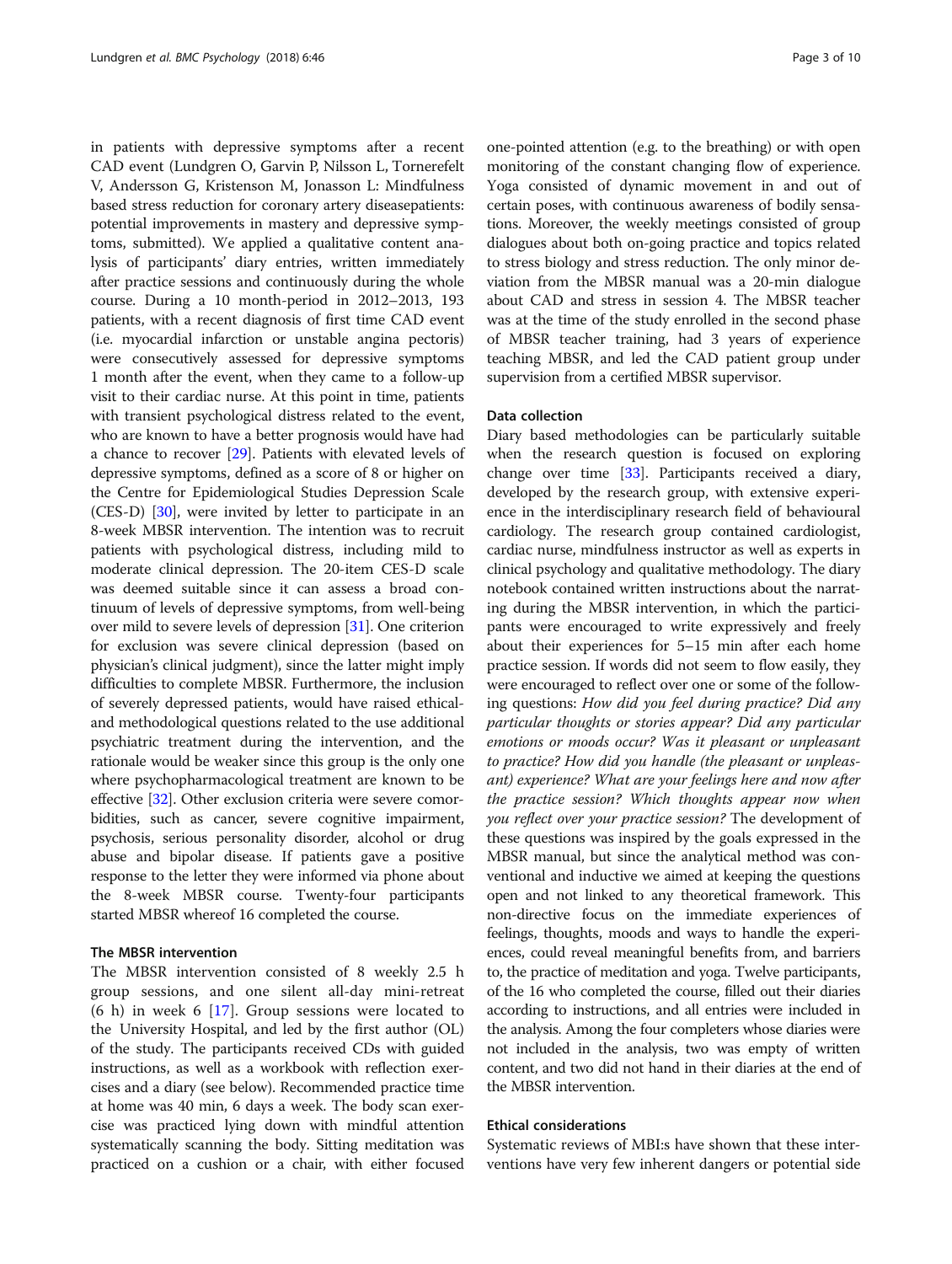effect  $[18]$  $[18]$  $[18]$ . We were aware of the fact that participation without completion could be experienced as a failure, and perhaps worsen a sense of hopelessness. However, all patients had the opportunity to specifically address these issues with their assigned cardiac rehabilitation nurse. Participants were informed that the diaries would be collected at the end of the intervention and handled as a confidential document. We are not aware of any potential side effects of writing narrative entries in a diary, and since "journaling" are often encouraged as a complementary reflective contemplative practice during MBSR, the extra burden in time and energy were deemed reasonable. We anticipated that some participants might feel strong aversion against the writing assignment and we therefore added to the written instructions a statement that clarified that it was acceptable with very short reflections or sometimes nothing written at all to prevent a sense of pressure. Written informed consent forms were obtained from all participants prior to enrolment, and the local Ethical Review Board of Linköping gave its approval to the study (registration number: 2013/17/31).

#### Data analysis

A qualitative method was applied to the analysis of the linguistic content in the diaries [[34](#page-9-0), [35](#page-9-0)]. The content analysis approach can be either conventional or directed, also described as inductive or deductive category development. In conventional content analysis, coding categories are derived directly from the text data. With a directed approach, according to Hsieh and Shannon, analysis starts with a theory or relevant research findings as guidance for initial codes [[36\]](#page-9-0). As there was not enough previous research about the phenomenon, a qualitative, conventional approach was applied. The first author (OL), who at the time was both PhD-student in medicine, psychology student with a bachelor's degree and intern physician, performed the first three steps in the analytic process independently. The first author (OL) had long personal, as well as teaching, experiences of mindfulness meditation. During the analysis, this pre-understanding was put aside to the largest extent as possible in order not to let it influence the interpretation of data. In the first step of analysis diary entries were transcribed into a word file with a total of 46 double-spaced pages of data and excerpts were tagged with a coded number as a way to prevent identification.

The word file was then read and re-read multiple times to achieve immersion and obtain a sense of the whole. The focus was immediate experiences of mindfulness practice with the questions/prompts in the diaries guiding the analysis (see section data collection, above). Mostly, the diary entries were longer and more detailed in the first half of the course and shorter in the second half. In the second step quotations that appeared to capture key thoughts or concepts were highlighted in their exact words. A total number of 459 quotations were derived from the data. During this phase all relevant quotations were coded into more condensed sentences, and the codes were also tagged with a week-number (which one of the 8 weeks of MBSR) according to the date it was originally written. The resulting 122 codes could be read in the Additional file [1](#page-8-0). The majority of the participants wrote free reflections while a few pondered the suggested questions. Then, in the third step, first impressions about the content in the codes were annotated as initial analysis, and codes were then grouped into emergent subcategories based on how the different codes were related and linked. These emergent subcategories were used to organize and group codes into meaningful clusters. In the fourth step, some overlapping was found and finally six subcategories were condensed into two categories. Both categories emerged concurrently over time and all participants' experiences were represented in both categories. Lastly, in the fifth step, the categories were condensed into one more interpretative main category, to capture the time frame of the entries. Two examples of the analysis process are presented in Table 1. The analysis suggested that saturation of content variety was reached within our data after 10 diaries, since the last two diaries did not provide any new codes. The analysis was validated by checking for the representativeness of the data as a whole by thoroughly discussing the coding scheme, clusters and the preliminary categorisation with the co-authors who had extended experience in study design and clinical research (PG, MK, LJ) and qualitative content analysis (IT). Disagreements were discussed until consensus was reached. Finally, each category was strengthened by quotations. The quotations were translated from Swedish into English by the first author (OL), edited by a professional translator and then again read and compared with the original language by the co-authors.

#### Table 1 Examples of the analysis

| Ouotation $\rightarrow$                                                                                                            | Code $\rightarrow$                                 | Subcategory $\rightarrow$                 | Category $\rightarrow$                        | Main category                              |
|------------------------------------------------------------------------------------------------------------------------------------|----------------------------------------------------|-------------------------------------------|-----------------------------------------------|--------------------------------------------|
| It is hard, even impossible, to relax.<br>At the same time, it fosters an understanding of how tense I<br>am.                      | Hard to relax and<br>feeling tense                 | Struggling with<br>bodily sensations      | Facing the<br>challenge of daily<br>practice  | A journey through<br>chaos and<br>calmness |
| I am beginning to feel pretty good while practicing. And the<br>best thing is that I feel energized afterwards - that is my reward | Feeling pretty good<br>and energized<br>afterwards | Beginning to<br>sense positive<br>effects | Harvesting the<br>fruits of daily<br>practice | A journey through<br>chaos and<br>calmness |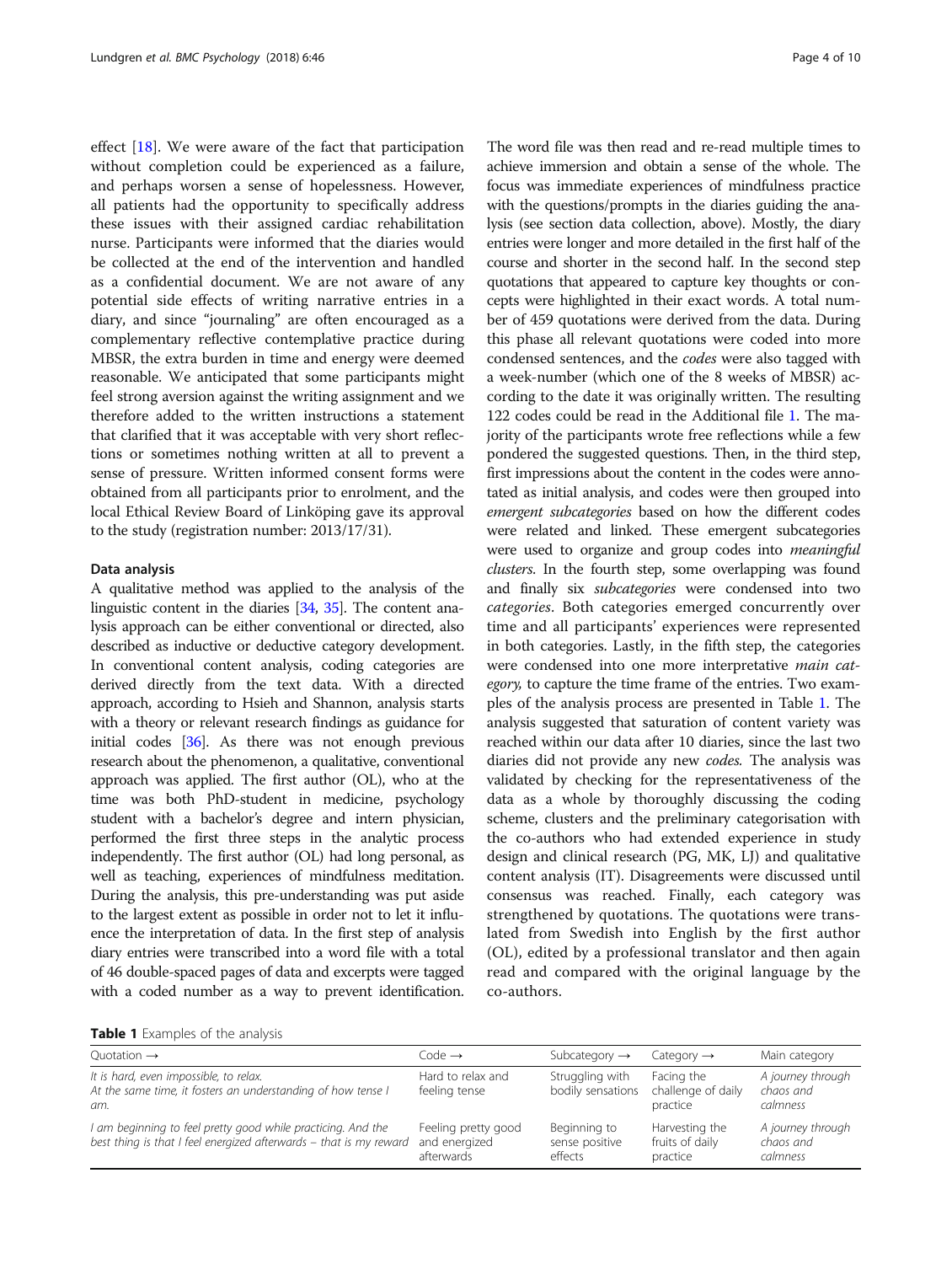## Analytic rigour

Trustworthiness, defined as credibility, transferability, dependability and confirmability must be considered when evaluating qualitative data [\[37](#page-9-0)]. Credibility was established through ensuring the richness of the data by including participants, with rich experience of participating in an 8-week MBSR program, that were able and willing to share their immediate reflections in a diary. This method also allowed persistent observations over time. All participants that had filled out the diary were included in the analysis, which further increased credibility. To facilitate transferability, a clear description of the context, selection and characteristics of participants, data collection and process of analysis were presented. The procedure of data analysis was described in detail and a critical examination of the structure of the categories by all the authors were further steps to ensure dependability. Confirmability was achieved with the conventional (inductive) approach to content analysis, which grounds the analysis in the participant's reflections. Confirmability was furthermore established with some of our findings converging with the existing literature.

## Results

Four women and eight men provided diary entries for the analysis. Background characteristics of the participants are shown in Table 2.

The main category, categories and subcategories are described in Table [3.](#page-5-0) The proportions of diary entries written at the beginning (week 1–2), middle (week 3–6) and the end (week 7–8) of the course have been visualized in bars.

#### A journey through chaos and calmness

Taking on the challenge of daily mindfulness practice, the participants were describing a journey with obstacles and struggles, as well as rewarding experiences. This journey appears to reflect a progressive development culminating in the harvesting of the fruits of practice. The participants experienced both struggles and rewards continuously over time. Descriptions of various challenging facets of mindfulness practice, both physical and psychological, commonly occurred during the whole 8-week course, although distressing experiences were more predominant during the first half. The diary entries showed a wide variety of ways of dealing with these struggles, including both constructive and less constructive strategies of facing difficult experiences. As the weeks passed, the participants more frequently described an enhanced ability to concentrate, relax and deal with various distractions. They also put into words a heightened ability to observe the content of their mind and reported a number of ways the practice was starting to yield rewards in the form of positive feelings and a sense of mastery and well-being.

| Age, years                             | 62   | $56 - 63$ |
|----------------------------------------|------|-----------|
| Female/Male (n)                        | 4/8  |           |
| Index event <sup>a</sup> (n)           |      |           |
| MI                                     | 10   |           |
| PCI                                    | 1    |           |
| CABG                                   | 1    |           |
| Working (y/no)                         | 7/5  |           |
| Retired (yes/no)                       | 2/10 |           |
| Smoking (yes/no)                       | 1/11 |           |
| Hypertension (yes/no)                  | 11/1 |           |
| Diabetes mellitus (yes/no)             | 2/10 |           |
| Antidepressants (yes/no)               | 2/10 |           |
| Depressive symptoms <sup>c</sup>       |      |           |
| Range 0-60                             | 20   | $15 - 24$ |
| Anxiety <sup>d</sup>                   |      |           |
| Range 0-21                             | 8    | $5 - 11$  |
| Self-rated daily practice <sup>e</sup> |      |           |

<sup>a</sup>MI myocardial infarction, PCI percutaneous coronary intervention, CABG<br>coronary artery by-pass graft surgery coronary artery by-pass graft surgery

Min per day 15 5–25

 $b$  IQR inter quartile range

Centre for epidemiological studies depression scale (CES-D) prior to MBSR <sup>d</sup>Generalized anxiety disorder 7 scale (GAD-7) prior to MBSR e<br>Assessed by self-report questionnaires after MBSR

#### Facing the challenges of daily practice

Facing the challenges of daily practice refers to how the participants struggled with obstacles to daily practice, with a distracted and distressed mind, as well as with bodily sensations.

#### Struggling with doubts and practical obstacles

Especially during the first weeks of the course, the participants described various doubts and obstacles to daily practice. Two participants had difficulties understanding the meaning of the practice and two participants expressed doubt about their personal suitability for mindfulness. There were also notes from two participants about difficulties understanding the instructions and one patient expressed doubts about the right level of effort when practicing. A 63-year-old man reflected during the first week of practice:

# I wonder if I take this practice too lightly, but if this is the case, I guess I wouldn't spend a whole hour trying.

Many participants also felt stressed about finding the time to practice and two participants described the journaling as challenging. One participant also realized that

**Table 2** Background characteristics of study participants,  $(N = 12)$ 

Median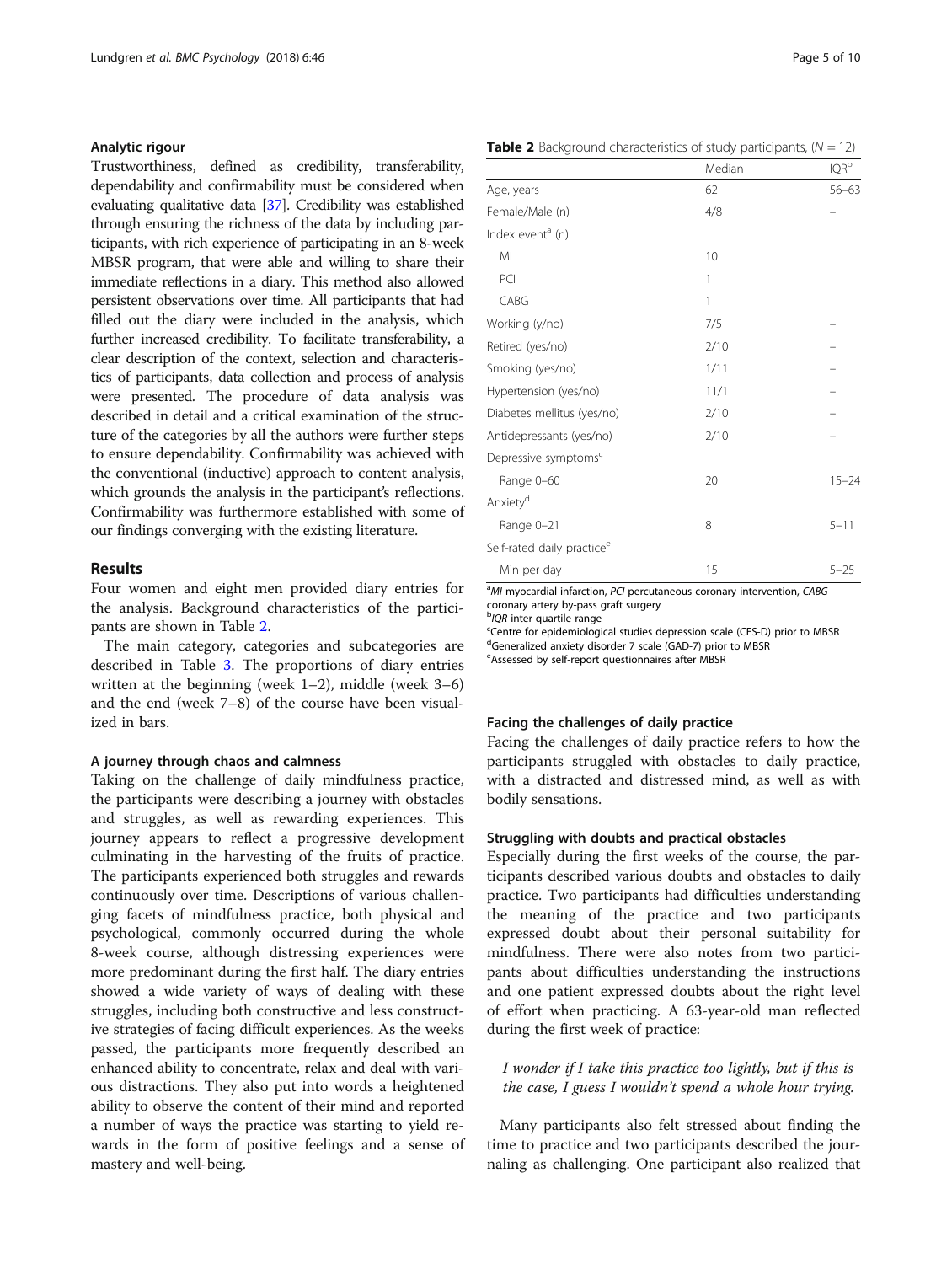#### <span id="page-5-0"></span>Table 3 Findings

| Categories                              | <b>Subcategories</b>                                           |                | Week* |    |
|-----------------------------------------|----------------------------------------------------------------|----------------|-------|----|
|                                         | $(N=459$ meaningful units)                                     | 1 <sub>2</sub> | $3-6$ | 78 |
| Facing the challenges of daily practice | Struggling with doubts and practical<br>obstacles $(n=53)$     |                |       |    |
|                                         |                                                                |                |       |    |
|                                         | Struggling with a distracted and<br>distressed mind $(n=92)$   |                |       |    |
|                                         |                                                                |                |       |    |
|                                         | Struggling with bodily sensations<br>$(n=82)$                  |                |       |    |
|                                         |                                                                |                |       |    |
| Harvesting the fruits of daily practice | Being more open to the flow of<br>mental content $(n=58)$      |                |       |    |
|                                         |                                                                |                |       |    |
|                                         | Beginning to sense positive effects<br>$(n=153)$               |                |       |    |
|                                         |                                                                |                |       |    |
|                                         | Experiencing benefits of practice<br>in everyday life $(n=21)$ |                |       |    |
|                                         |                                                                |                |       |    |

\* Bars represents proportions of meaningful units written in the beginning (week 1-2), middle (week 3-6) and the end (week 7-8) of the MBSR course, in respective subcategory

it was hard to change ingrained behaviours and habits and three participants found it difficult to prioritize themselves.

## Struggling with a distracted and distressed mind

Eleven out of 12 participants described some kind of struggle with distractions and distressing feelings during practice session. They frequently reported becoming disturbed by sounds from the environment and also from uninvited mental content and impulses. A 62-year-old woman noticed during the second week:

I was expected to be present here and now, but suddenly my thoughts were engaged in how to rearrange the curtains.

Eight participants described feeling impatient, stressed, worried and unable to relax. Some noticed how they continuously judged their performance and subsequently felt a longing for signs of progress. A 63-year-old man wrote during the second week of the course:

I would love to feel that I take the next step while doing this practice. But at the same time, I'm not sure what this step would mean.

## Struggling with bodily sensations

All 12 participants described various physical symptoms and unpleasant sensations in the body during practice and two reported becoming aware of pain and tension that they had not noticed before. A 63-year-old woman wrote the following passage in her diary during the third week of training:

When I think about it, I realize that I have aches in my body, all the time more or less. I haven't thought about that before.

Another related and frequently reported challenge was mental fatigue, drowsiness and a tendency to fall asleep, which were reported by seven participants. Two participants also described a sense of heaviness that emerged during practice. During the first couple of weeks three participants also noticed muscle soreness as a result of the yoga practice.

## Harvesting the fruits of daily practice

Harvesting the fruits of daily practice refers to how the participants became more open to the flow of mental content and begun to sense positive effects as well as benefits of practice in everyday life.

## Being more open to the flow of mental content

Five participants described an increased ability to observe the flow of thoughts and sensations during practice. These patients became more aware of the continuously changing stream of experiences and five participants noticed an altered sense of time. During the end of the second week, a 76-year-old woman wrote in her diary:

I am doing the sitting meditation, focusing on my breathing, my nose, my chest, my belly. I listen, really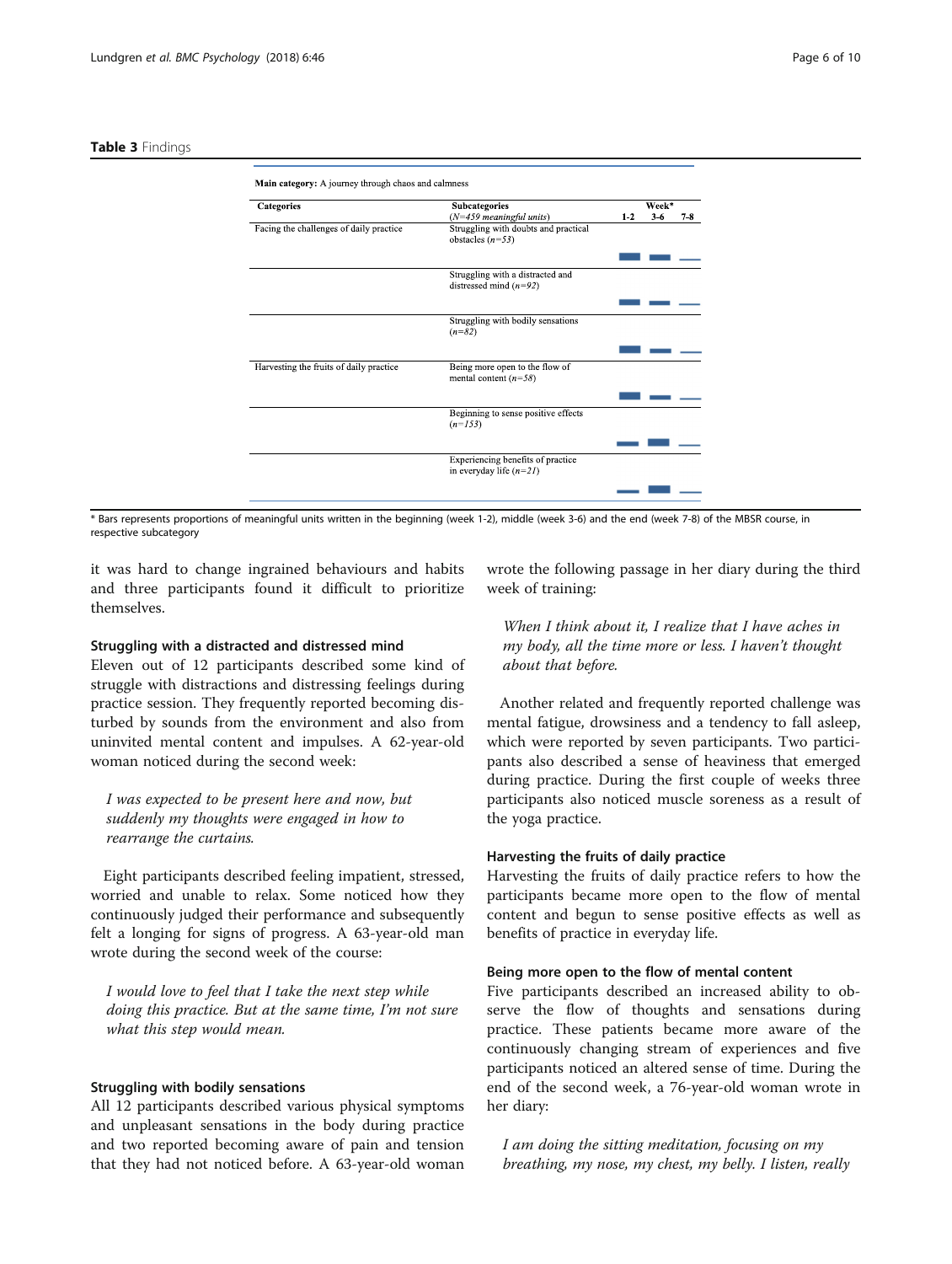listen, and now I am there, almost all the time. I'm starting to get what this is all about.

Two participants also described a positive sense of emptiness. A 63-year-old man commented, at the end of the third week, on his just finished body scan practice:

At the beginning, the thoughts set off in different directions, but along the way it got better and at times I got this feeling of "emptiness"; like I was entering another world.

## Beginning to sense positive effects

Eleven out of 12 participants found it increasingly easier to deal with distractions and two of them clearly expressed a positive feeling when they, as part of the mindfulness technique, managed to return their awareness to their chosen object of meditation. A 63-year-old man described this experience, occurring during the fourth week, with a fragrance of accomplishment:

My thoughts set off sometimes but I am trying not to get irritated and instead just trying to come back to the right feeling. Instead I try to think that it is a good thing that I managed to come back to the right feeling and praise myself. I tried to think that when I become distracted it is ok. Instead I do well when I bring back the right kind of focus. It seemed like this was helpful.

Parallel to the continuous struggles, participants more frequently began to describe positive effects, both during and after the practice sessions. Six participants expressed feeling calm and relaxed while seven participants reported feeling energized after a meditation session. A 66-year-old man commented on a yoga session during week five:

These practices, when I get to stretch my body, feel good and I think that I am smoother in my joints afterwards, but also, I sense a calmness in my soul.

Six participants also described unpleasant sensations in a positive framework that might be related to the purpose of the mindfulness practice. A 57-year old woman wrote immediately after a yoga session the third week:

You feel stiff, and it aches and crackles in the joints, but somehow it feels good anyway to stretch out on the mat. Forgot time. A bit of headache afterwards.

## Experiencing benefits of practice in everyday life

At some time point during the course, eight out of 12 participants expressed a realization that the mindfulness

practices, although sometimes hard to do, did produce tangible pay offs in daily life. A 63-year-old woman described a new insight with the following words:

I begin to wonder if I have begun to think a little bit differently? It seems like I don't ruminate as much – we'll see.

Several participants wrote in their diaries that they found themselves having more patience with life and that they could deal more effectively with stress. Three participants described how the mindfulness practice had made them more sensitive to the aliveness of their natural surroundings, and two participants seemed to feel empowered by the discovery that presence could have a calming effect on turbulent emotions.

The experiences described were both universal and highly individual processes and this was most apparent in the various diary entries written after the silent day at week 6. A 57-year-old woman wrote in her journal:

The silent day was a different experience. Restful, inspiring, relaxing and it softened the body and the soul in a calm way.

A 47-year-old man described the experience of the whole day in silence in very different words:

The time flew away and as usual I did not feel much at all during the practices. At the end of the day, though, I experienced a kind of depressive feeling.

## **Discussion**

We set out to explore the potential benefits from, and barriers to, the practice of mindfulness meditation through content analysis of diary entries. Our aim was to describe the immediate experiences of practice among CAD patients with depressive symptoms after a recent coronary event. The journey of MBSR was characterized by the simultaneous and continuous occurrence of struggles and rewarding experiences, although we also noticed that the struggles were predominantly occurring during the early phase of the course. Our findings suggest that this dynamic interplay between struggles and rewards, and the attempts to deal constructively with it all, may underlie the strengthened skills of focused attention, openhearted embrace of experience and increased psychological flexibility that characterize the phenomenon *mindfulness*. This interpretation is supported by theoretical frameworks of the wholesome potential in facing difficulties and distractions with a curious, open and non-judgmental mind [\[38,](#page-9-0) [39\]](#page-9-0).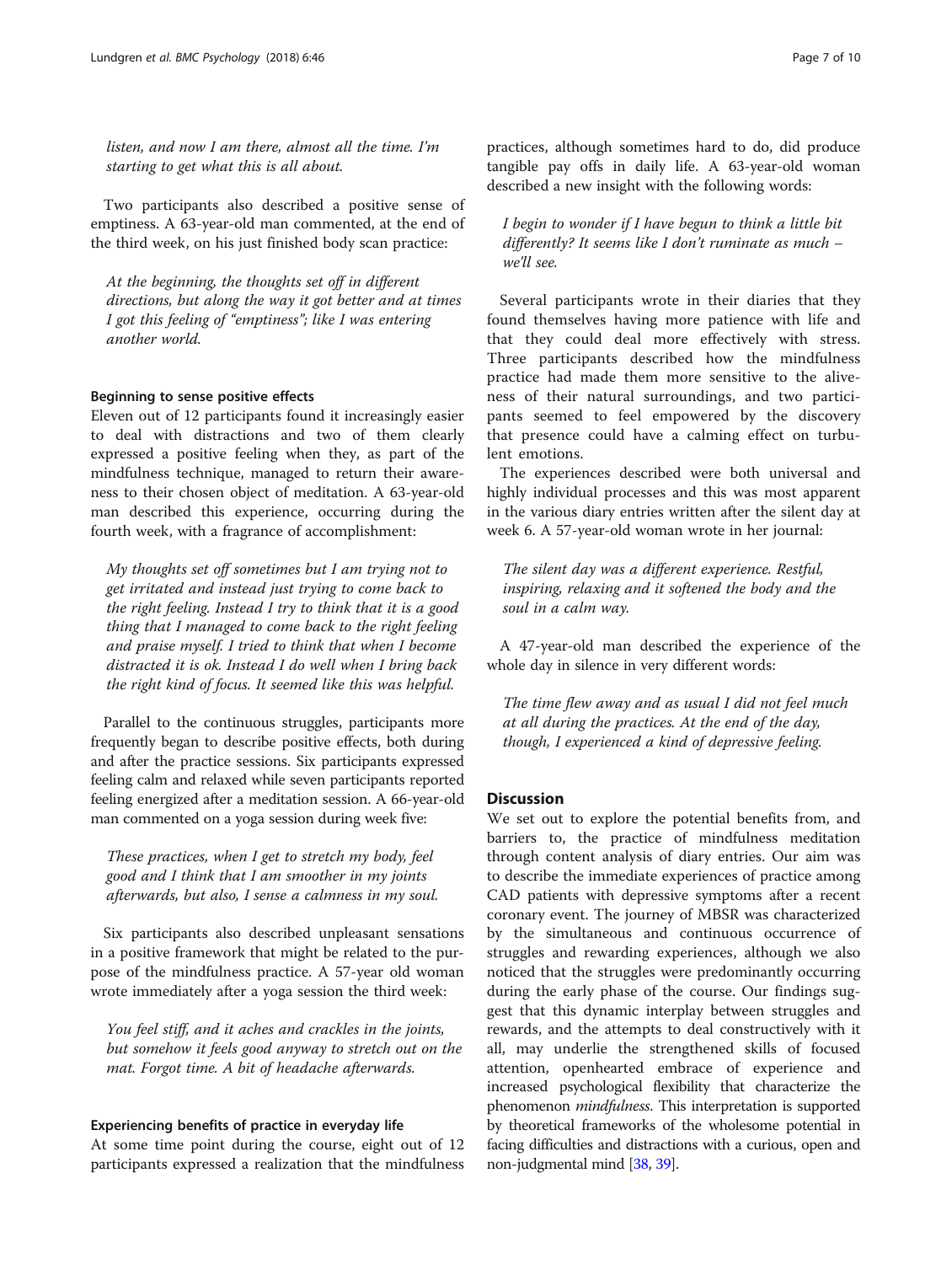Facing challenges was a prominent feature of participants' diaries, but this aspect of mindfulness practice has not gained the same attention in earlier studies of participants' experiences as more positive aspects. In a summary of 14 qualitative studies of MBI:s, Malpass et al. [\[40\]](#page-9-0) made a synthesis of the therapeutic process in mindfulness. The only description of struggles is the facet "facing the difficult" in their final model. Morone et al. [[41](#page-9-0)] used content analysis of diary entries in their study of older adults with chronic pain, participating in MBSR. They report themes associated with pain reduction as well as experienced improvements in attention skills, sleep, well-being, but also difficulties in finding the time to practice and becoming sleepy.

Likewise, Griffith et al. [[26](#page-9-0)] who studied CAD patients after MBCT, reported almost exclusively positive experiences, with the minor exception of the findings that some patients were struggling with the body scan practice. In line with this, Mason et al. [\[42\]](#page-9-0) reported mostly positive experiences in their study of depressed patients in MBCT, even if their results also included the subcategory initial negative experience. On the other hand, an earlier study of Swedish cancer patients, using semi-structured interviews and thematic analysis, reported that participants also had negative experiences associated with the meditation- and yoga practices [\[43\]](#page-9-0).

Mindfulness teachers often inform their students that to just sit and pay attention to the breath can be surprisingly challenging [[17](#page-9-0)]. Our findings further elucidate this by describing in depth the experience, and the continuous nature of this struggle, what the participants struggle with, and also what it feels like. This knowledge could be of importance for how future participants are prepared for mindfulness training. Realistic expectations could boost motivation and perseverance in ways that are helpful during the challenging early phases of mindfulness training.

It is important to bear in mind that the participants in our study, with a history of a recent CAD event, were selected on the basis of having subclinical or mild clinical depression. These two characteristics might have caused a rougher journey with higher loads of both psychological distress and physical symptoms to deal with. However, during the analysis and categorization of data, references to depressive symptoms as well as CAD events were surprisingly few. One way to interpret this finding is that depressive symptoms may contain a diverse ensemble of facets [[30](#page-9-0)] and thus hide behind the surface of the more universal struggles. Indeed, part of the content in our analysis could be viewed as facets of depressive symptomatology, but it is also apparent that many of these experiences represent common facets of the human predicament with its universal hardships [[44\]](#page-9-0). Perhaps, seeing this universality of distress can help

the patient to avoid unnecessary and self-centred rumination [\[45\]](#page-9-0). Regarding the few narratives to the CAD diagnosis, it is one possibility among many that the mindfulness practices – with its focus on non-conceptual awareness of the immediate experience of being human – could have given the participants a wholesome pause from the habitual identification with their role as CAD patients [[39\]](#page-9-0). This is in line with the proposed mechanisms of the salutary effects of mindfulness training in which non-identification with views of self and others is proposed as a kind of final step in the complex process of psychological change initiated by mindfulness practice [\[39](#page-9-0)]. van der Velden et al. [\[46](#page-9-0)] conducted a systematic review of mechanisms involved in the effects of mindfulness training. They showed that changes in worry and rumination, as well as mindfulness skills, and possibly also factors of attention and emotional reactivity, mediated the positive effects [\[46](#page-9-0)]. There is apparently a large convergence between these proposed mechanisms and the written content in the diaries of our participants. This convergence confirms that the combination of a history of previous CAD event and persistent depressive symptom does not provide barriers to participation in and gains from the MBSR intervention. This conclusion may be of interest for healthcare providers who consider mindfulness-based stress reduction as an alternative to other psychosocial interventions in the context of cardiac rehabilitation.

Hölzel et al. [[39](#page-9-0)] proposed that emotional regulation skills improve through continuous *exposure* to challenging sensations, and when faced with openness and curiosity, this may lead to the extinction of conditioned habitual emotional reactions. In one of the first diary-based studies of participants' experiences during mindfulness practice, Kerr et al. [\[47\]](#page-9-0) showed that participants developed an observing attitude towards their own distress. Our findings that participants are becoming increasingly more open to the flow of sensations and thoughts, and that this progress might be related to the improvement of functioning in daily life, are thus in line with these earlier findings.

#### Methodological considerations

The use of diary entries written in immediate proximity to the practice sessions has inherent strengths and limitations. The closeness in time between lived experience and written reflection and the continuous collection of entries during the whole 8-week course are two key strengths of this method. This has enabled us to get a more nuanced picture of participants' experiences as well as information of how the process of participation unfolds over time. Furthermore, there might be less risk of bias from participants' desire to please and accommodate to the researcher compared to an interview. Our data captured the continuous struggles, which might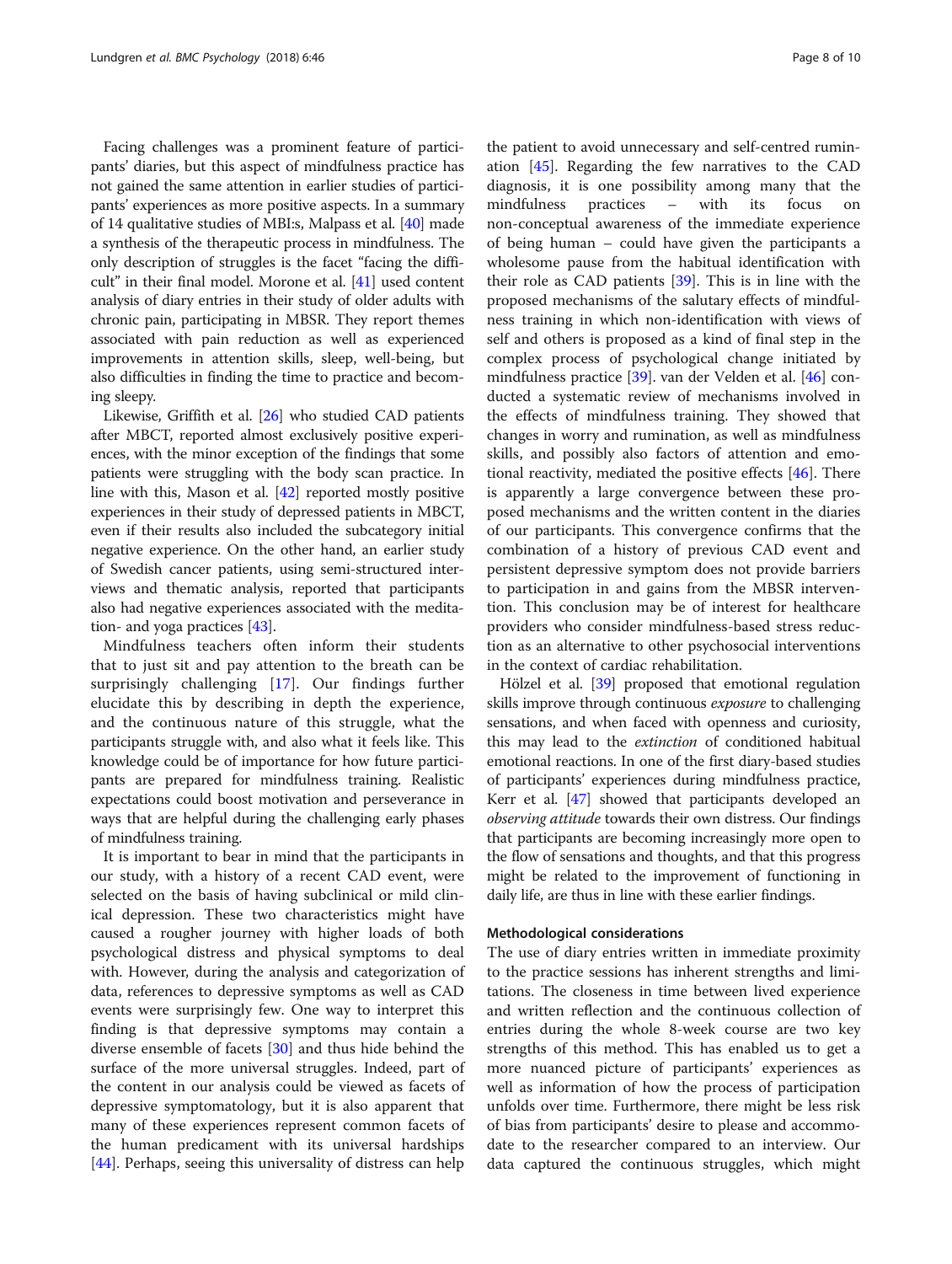<span id="page-8-0"></span>have been partly forgotten (or repressed) months after completion of the course. Based on this, we argue that this particular kind of qualitative methodology may facilitate a critical examination of the role for mindfulness-based interventions in healthcare practice. Our selected method does, however, constrain the depths of participants' accounts of their experience. It prevents researchers from asking clarifying follow-up questions to particularly interesting answers. Furthermore, our participants were more eager to write in their diaries during the first half of the course, thus conclusions drawn from the descriptive analysis of the time points for the diary entries should be made with caution. Another important limitation is the selection of study population since all of our participants were completers of the entire MBSR-course. It is possible that dropouts had similar experiences of struggles and distress, and hence it would have been interesting to also examine whether dropouts reacted differently. This question should be addressed in future studies since adherence to practice and completion of mindfulness interventions are well-known challenges in the work of implementing this method in clinical practice. The moderately high dropout rate from the intervention, and the failure of 4 completers to adhere to the writing instructions, provided limitation on the amount of data available for analysis. However, the data from 10 out of our 12 participants with full participation and available diaries did reach saturation in content.

## Conclusions

In conclusion, we have found that mindfulness training among patients with depressive symptoms after a recent CAD event is a tough and challenging, but also manageable and potentially fruitful, endeavour. Furthermore, we suggest that the dynamic co-occurrence of struggles and rewards can promote mindfulness skills and new ways to relate to distressful experiences. The findings highlight and describe various challenges inherent in mindfulness practices. They also suggest that MBSR-participants need motivational support and skilful guidance throughout the whole course. Moreover, our findings indicate that teachers and participants need to entertain realistic expectations if the journey through chaos and calmness is to bear fruit among those who accept the challenge.

## Additional file

[Additional file 1:](https://doi.org/10.1186/s40359-018-0252-1) Codes derived from meaning units in raw data. Contains codes (short sentences) derived and condensed from the original raw data of participant's diary entries. (PDF 44 kb)

#### Abbreviations

CABG: Coronary artery by-pass graft surgery; CAD: Coronary artery disease; CES-D: Centre for epidemiological studies depression scale; IQR: Inter quartile range; MBI:s: Mindfulness based interventions; MBSR: Mindfulness based

stress reductionMBCTMindfulness based cognitive therapy; MI: Myocardial infarction; PCI: Percutaneous coronary intervention

#### Acknowledgements

We would like to express our gratitude to Camilla Sköld, PhD, for MBSR supervision, to Pia Persson for great assistance during the intervention, and to the staff at the Cardiac Rehabilitation Unit, Department of Cardiology, Linköping University Hospital.

#### Funding

Funding for this study was provided from the Swedish Heart and Lung Foundation and the Swedish Research Council.

#### Availability of data and materials

The raw data of this study cannot be made available for confidentiality reasons. Additional file 1 with codes derived from meaning units is published together with the manuscript.

#### Authors' contributions

OL, PG, LJ and MK contributed to the conception and the design of the study. OL and LJ contributed to the acquisition of data. OL, PG, MK and IT contributed to the analysis and interpretation of data. OL, PG, MK and IT drafted the manuscript. OL, PG, MK, LJ and IT critically revised the manuscript. All authors read and approved the final manuscript.

#### Ethics approval and consent to participate

The, Ethical Review Board in Linköping approved the study and written consents were obtained from participants before enrolment (registration number: 2013/17/31).

#### Consent for publication

Not applicable

#### Competing interests

The authors declare that they have no competing interests.

#### Publisher's Note

Springer Nature remains neutral with regard to jurisdictional claims in published maps and institutional affiliations.

#### Author details

<sup>1</sup> Crown Princess Victoria Children's Hospital, Linköping, Sweden. <sup>2</sup> Division of Community Medicine, Department of Medical and Health Sciences, Linköping University, Linköping, Sweden. <sup>3</sup>Research and Development Unit in Region Östergötland, Linköping, Sweden. <sup>4</sup>Division of Cardiovascular Medicine, Department of Medical and Health Sciences, Linköping University, Linköping, Sweden. <sup>5</sup>Division of Nursing, Department of Cardiology and Department of Medical and Health Sciences, Linköping University, Linköping, Sweden.

#### Received: 11 December 2017 Accepted: 24 July 2018 Published online: 13 September 2018

#### References

- 1. Lichtman JH, Bigger JA, Blumenthal N, Frasure-Smith PG, Kaufmann F, Lespérance DB, et al. Depression and coronary heart disease: recommendations for screening, referral and treatment. Circulation. 2008;118:1768–75.
- 2. Jiang W, Krishnan RK, O'Connor CM. Depression and heart disease: evidence of a link, and its therapeutic implications. CNS Drugs. 2002;16:111–27.
- 3. Tawakol A, Ishai A, Takx RAP, Figueroa AL, Abdelrahman A, Kaiser Y, et al. Relationship between resting amygdalar activity and cardiovascular events: a longitudinal and cohort study. Lancet. 2017;389:834–45.
- 4. Simmonds RL, Tylee A, Walters P, Rose D. Patient's experiences of depression and coronary artery disease: a qualitative UPBEAT-UK-study. BMC Fam Pract. 2013;14:38.
- 5. Yusuf S, Hawken S, Ôunpuu S, Dans T, Avenzum A, Fernando L, et al. Effect of potentially modifiable risk factors associated with myocardial infarction in 52 countries (the INTERHEART study): case-control study. Lancet. 2004;364:937–52.
- 6. Pogosova N, Saner H, Pedersen SS, Cupples ME, McGee H, Höfer S, Doyle F, Schmid JP, von Känel R. Cardiac rehabilitation section of the European